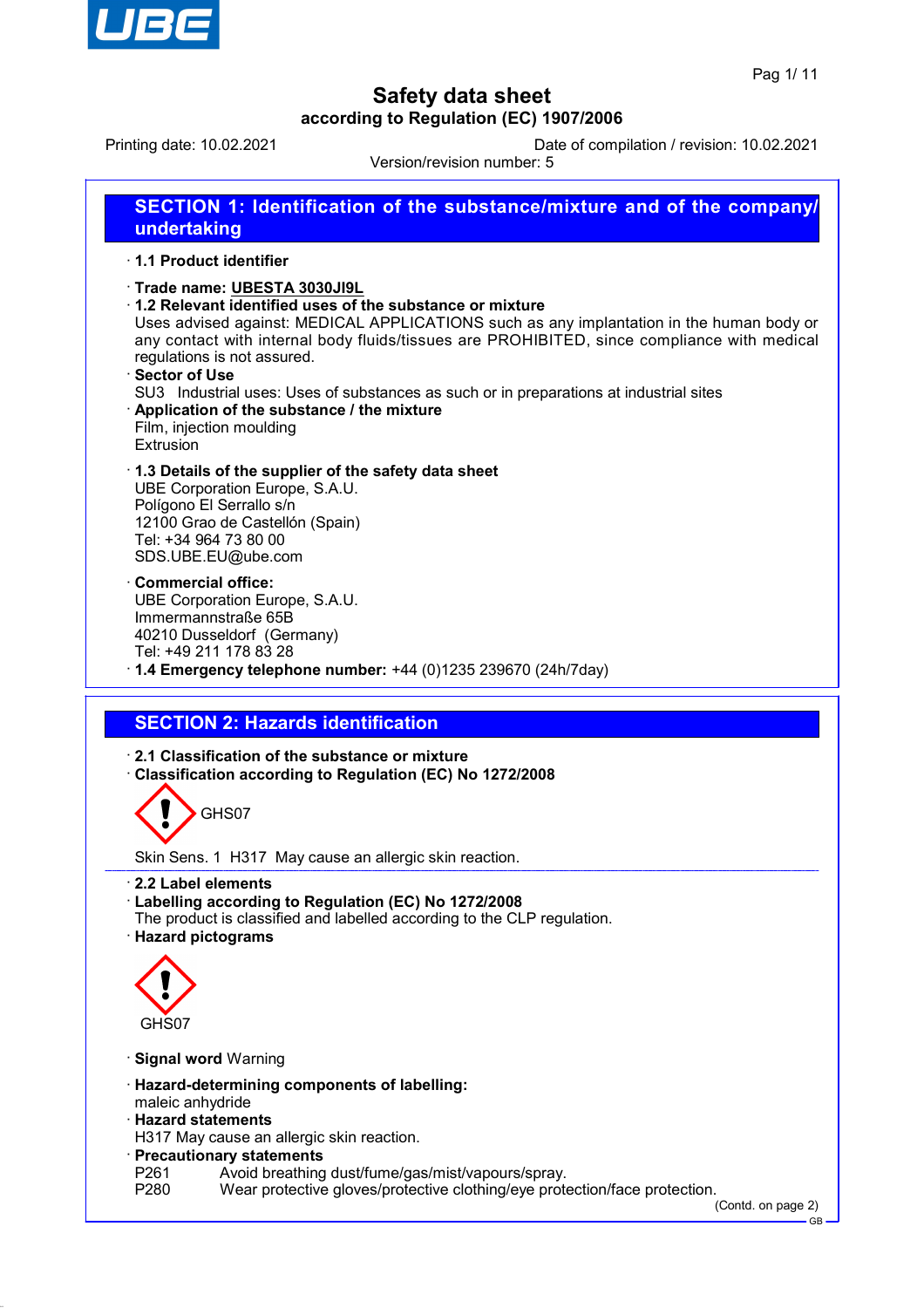

Printing date: 10.02.2021 Date of compilation / revision: 10.02.2021

Version/revision number: 5

**Trade name: UBESTA 3030JI9L**

P272 Contaminated work clothing should not be allowed out of the workplace.

P333+P313 If skin irritation or rash occurs: Get medical advice/attention.

P302+P352 IF ON SKIN: Wash with plenty of water.

P501 Dispose of contents/container in accordance with local/regional/national/international regulations.

· **2.3 Other hazards**

· **Results of PBT and vPvB assessment**

· **PBT:** Not applicable.

· **vPvB:** Not applicable.

### **SECTION 3: Composition/information on ingredients**

### · **3.2 Chemical characterisation: Mixtures**

· **Description:** Mixture: consisting of the following components.

| CAS: 3622-84-2                                                        | N-butylbenzenesulphonamide (BBSA)                                                                                                                                                     |  | < 10%          |
|-----------------------------------------------------------------------|---------------------------------------------------------------------------------------------------------------------------------------------------------------------------------------|--|----------------|
| EINECS: 222-823-6<br>Reg.nr.: 01-2119486780-29-0000                   | Aquatic Chronic 3, H412                                                                                                                                                               |  |                |
| CAS: 1333-86-4<br>EINECS: 215-609-9<br>Reg.nr.: 01-2119384822-32-XXXX | Carbon Black<br>substance with a Community workplace<br>exposure limit                                                                                                                |  | $≥0.1 - ≤2.5%$ |
| CAS: 108-31-6<br>EINECS: 203-571-6<br>Reg.nr.: 01-2119472428-31-XXXX  | maleic anhydride<br><b>Example 20</b> Resp. Sens. 1, H334; STOT RE 1, H372<br>Skin Corr. 1B, H314; Eye Dam. 1, H318<br>Acute Tox. 4, H302; Acute Tox. 4, H332; Skin<br>Sens. 1A, H317 |  | $< 0.1\%$      |
| · Non dangerous components                                            |                                                                                                                                                                                       |  |                |
| 24937-16-4 Polyamide 12                                               |                                                                                                                                                                                       |  | $>80\%$        |

· **Additional information:** For the wording of the listed hazard phrases refer to section 16.

## **SECTION 4: First aid measures**

### · **4.1 Description of first aid measures**

### · **General information:**

Take affected persons out into the fresh air.

Seek medical treatment.

Immediately remove any clothing soiled by the product.

· **After inhalation:**

If exposed to vapors from heating and molding material, remove to fresh air.

If symptoms, coughing and discomfort in nose and throat remain, get medical attention.

Supply fresh air and to be sure call for a doctor.

In case of unconsciousness place patient stably in side position for transportation.

· **After skin contact:**

If redness, itching or burning sensation develops, get medical attention.

After contact with the molten product, cool rapidly with cold water.

Do not pull solidified product off the skin.

Seek medical treatment.

Immediately wash with water and soap and rinse thoroughly.

· **After eye contact:**

Immediately flush exposed area with copious amounts of water for at least 15 minutes.

(Contd. on page 3)

GB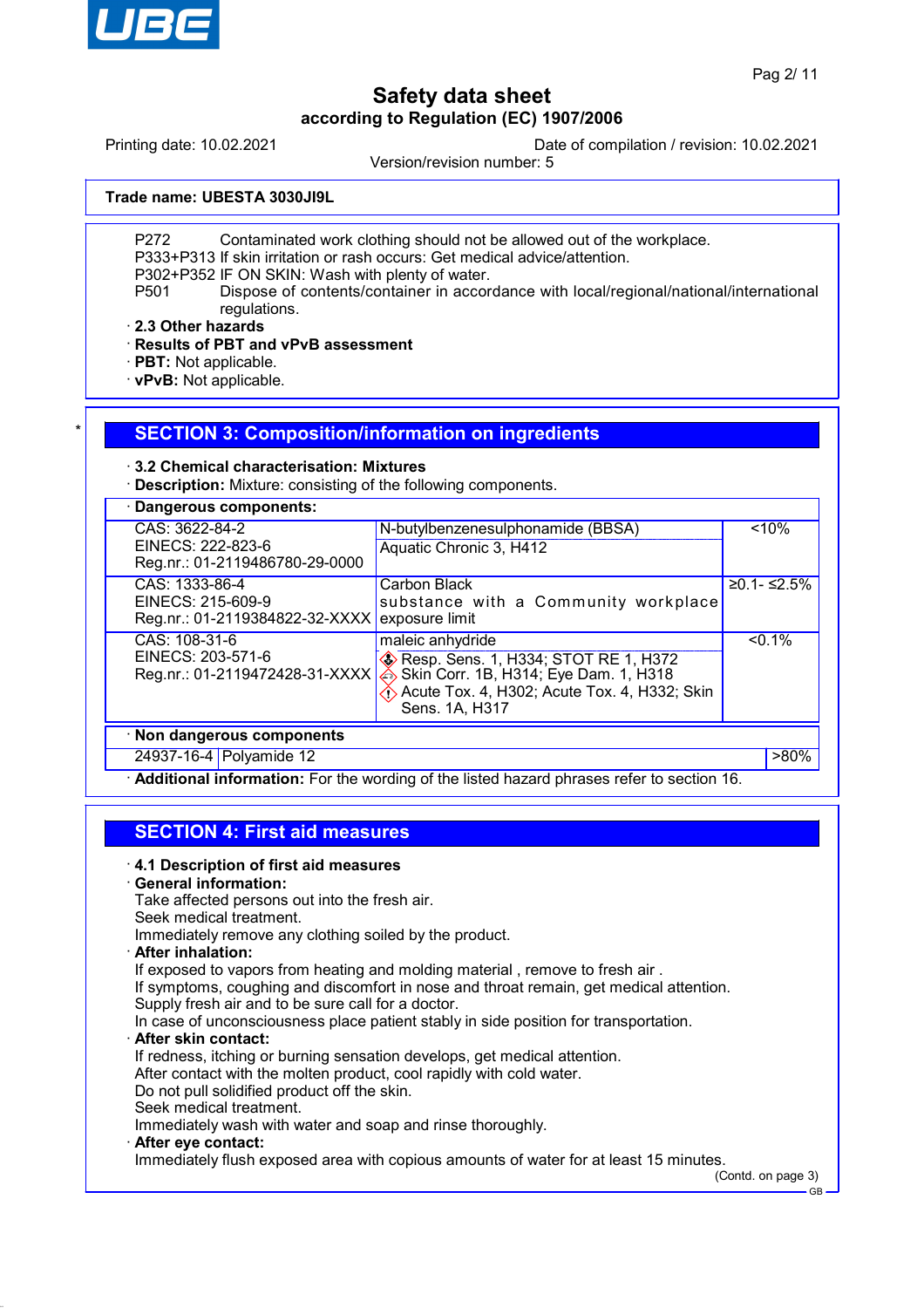

Printing date: 10.02.2021 Date of compilation / revision: 10.02.2021

Version/revision number: 5

### **Trade name: UBESTA 3030JI9L**

If redness, itching or burning sensation develops, do not rub eyes and immediately get medical attention.

· **After swallowing:**

Rinse out mouth and then drink plenty of water.

Do not induce vomiting; call for medical help immediately.

· **4.2 Most important symptoms and effects, both acute and delayed** At molten state, expected to cause burns to skin.

Irreversible dermatitis will occur if you do not wash affected skin immediately and thoroughly.

· **4.3 Indication of any immediate medical attention and special treatment needed**

Treatment: Treat according to symptoms (decontamination, vital functions), no known specific antidote.

### **SECTION 5: Firefighting measures**

#### · **5.1 Extinguishing media**

- · **Suitable extinguishing agents:**
- **Water**
- Fire-extinguishing powder
- Carbon dioxide

Use fire extinguishing methods suitable to surrounding conditions.

- · **For safety reasons unsuitable extinguishing agents:** Not known
- · **5.2 Special hazards arising from the substance or mixture**
- In case of fire, the following can be released: Carbon monoxide (CO) Carbon Dioxide (CO2) Under certain fire conditions, traces of other toxic gases cannot be excluded, e.g.: Maleic anhydride Hydrogen cyanide (HCN) Ammonia (NH3) · **5.3 Advice for firefighters** · **Protective equipment:**
- Firefighters should wear appropriate protective equipment
- Wear self-contained respiratory protective device.
- · **Additional information** Cool endangered receptacles with water spray.

### **SECTION 6: Accidental release measures**

- · **6.1 Personal precautions, protective equipment and emergency procedures** Stop leak if you can do so without risk Remove combustible materials Ensure adequate ventilation Use personal protective equipment as indicated in paragraph 8 · **6.2 Environmental precautions:** Do not allow to enter sewers/ surface or ground water. · **6.3 Methods and material for containment and cleaning up:**
- Sweep up to prevent slipping on polymer pellets Send for recovery or disposal in suitable receptacles. Dispose contaminated material as waste according to item 13.
- · **6.4 Reference to other sections** See Section 7 for information on safe handling. See Section 8 for information on personal protection equipment.

(Contd. on page 4)

GB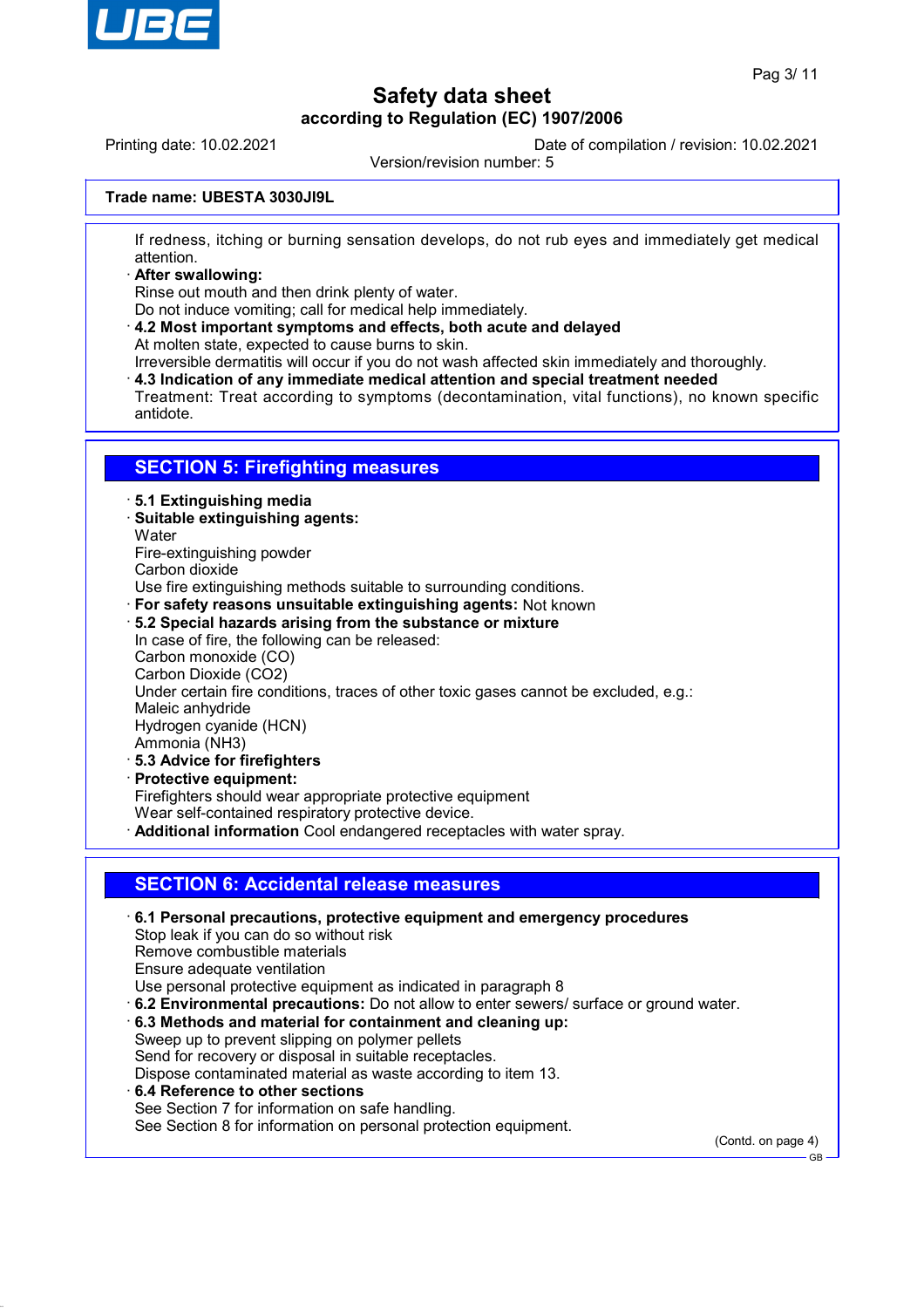

Printing date: 10.02.2021 Date of compilation / revision: 10.02.2021

Version/revision number: 5

### **Trade name: UBESTA 3030JI9L**

See Section 13 for disposal information.

## **SECTION 7: Handling and storage**

#### · **7.1 Precautions for safe handling**

Keep away from foodstuffs, beverages and feed. Do not eat, drink, smoke or sniff while working. Immediately remove all soiled and contaminated clothing Wash hands before breaks and at the end of work. Melted state: Avoid skin contact with the liquefied material. Avoid breathing dust/fume/vapours.

· **Information about fire - and explosion protection:** Protect against electrostatic charges.

#### · **7.2 Conditions for safe storage, including any incompatibilities**

· **Storage:**

· **Requirements to be met by storerooms and receptacles:**

Store in cool, dry conditions in well sealed receptacles.

- · **Information about storage in one common storage facility:** Not required.
- · **Further information about storage conditions:** Protect from heat and direct sunlight.
- · **7.3 Specific end use(s)**

No further relevant information available.

See item 1.2

## **SECTION 8: Exposure controls/personal protection**

· **Additional information about design of technical facilities:** Adequate ventilation should be maintained at handing. Additionally, local exhaust ventilation recommended at melting process.

· **8.1 Control parameters**

|                                                                              |  |                                                       | Ingredients with limit values that require monitoring at the workplace: |  |                    |
|------------------------------------------------------------------------------|--|-------------------------------------------------------|-------------------------------------------------------------------------|--|--------------------|
| 1333-86-4 Carbon Black                                                       |  |                                                       |                                                                         |  |                    |
|                                                                              |  |                                                       | WEL (Great Britain) Short-term value: 7 mg/m <sup>3</sup>               |  |                    |
|                                                                              |  |                                                       | Long-term value: 3.5 mg/m <sup>3</sup>                                  |  |                    |
| 108-31-6 maleic anhydride                                                    |  |                                                       |                                                                         |  |                    |
|                                                                              |  |                                                       | WEL (Great Britain) Short-term value: 3 mg/m <sup>3</sup>               |  |                    |
|                                                                              |  | Long-term value: 1 mg/m <sup>3</sup>                  |                                                                         |  |                    |
|                                                                              |  | Sen                                                   |                                                                         |  |                    |
| <b>DNEL</b> (workers)                                                        |  |                                                       |                                                                         |  |                    |
|                                                                              |  |                                                       | 3622-84-2 N-butylbenzenesulphonamide (BBSA)                             |  |                    |
|                                                                              |  |                                                       | Inhalative DNEL (Long-term exposure $-$ systemic effects) 2.5 mg/m3     |  |                    |
| <b>DNEL</b> (general population)                                             |  |                                                       |                                                                         |  |                    |
|                                                                              |  |                                                       | 3622-84-2 N-butylbenzenesulphonamide (BBSA)                             |  |                    |
| Oral                                                                         |  | DNEL(Systemic effects-Long-term)<br>0.26 mg/Kg bw/day |                                                                         |  |                    |
| Inhalative DNEL (Systemic effects-Long-term exposure) 0.45 mg/m <sup>3</sup> |  |                                                       |                                                                         |  |                    |
| · PNECs                                                                      |  |                                                       |                                                                         |  |                    |
|                                                                              |  |                                                       | 3622-84-2 N-butylbenzenesulphonamide (BBSA)                             |  |                    |
| PNEC(fresh water)                                                            |  |                                                       | 0.037 mg/L                                                              |  |                    |
|                                                                              |  |                                                       |                                                                         |  | (Contd. on page 5) |
|                                                                              |  |                                                       |                                                                         |  | <b>GB</b>          |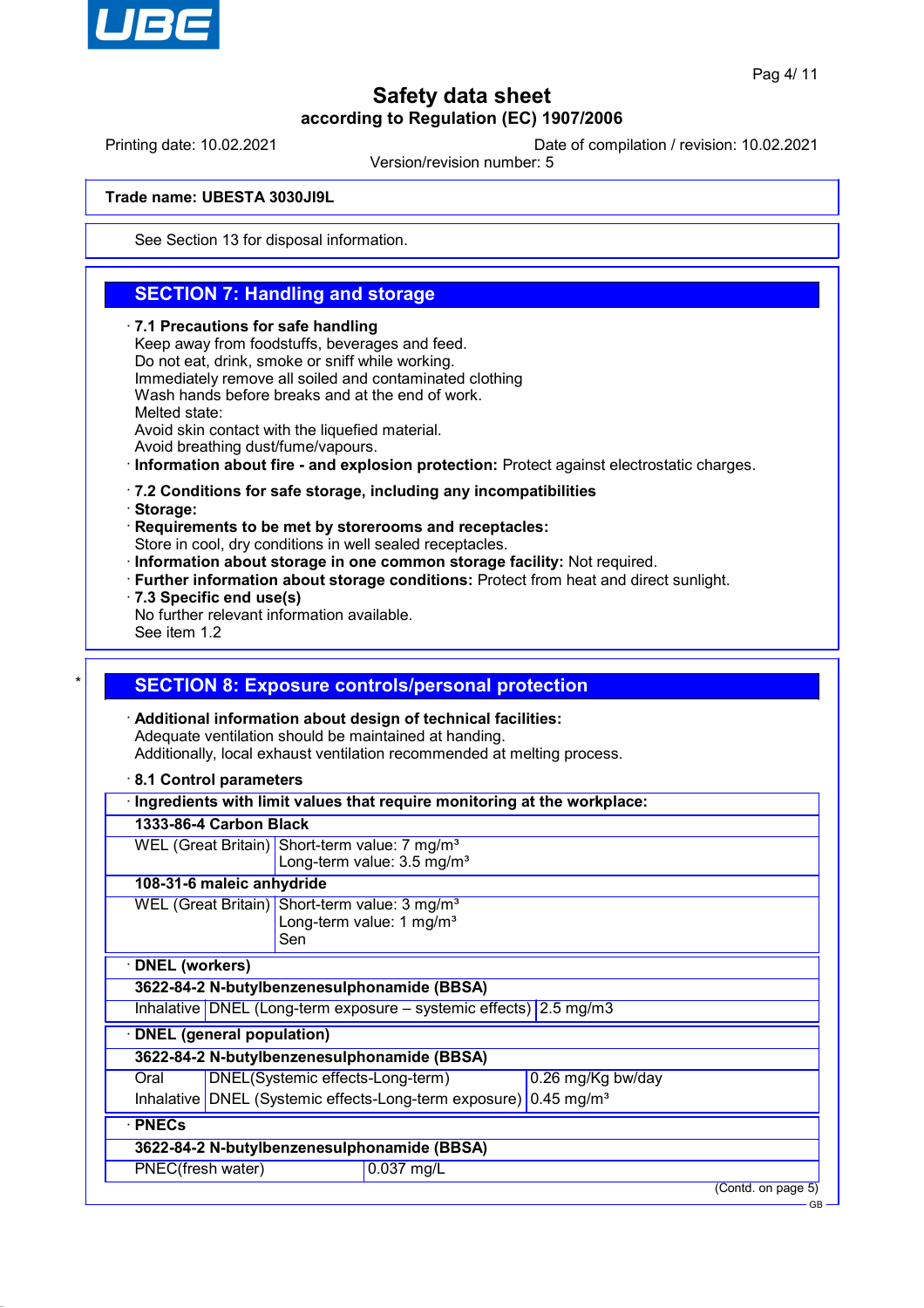

Printing date: 10.02.2021 Date of compilation / revision: 10.02.2021

Version/revision number: 5

| Trade name: UBESTA 3030JI9L |
|-----------------------------|
|-----------------------------|

| <b>PNEC</b> (marine water)                                                                                                                                                                                                                                                                                                                                                                                                                                                                                              | 0.0037 mg/L                                                                                                                                                                                                                                                                                                                                               |
|-------------------------------------------------------------------------------------------------------------------------------------------------------------------------------------------------------------------------------------------------------------------------------------------------------------------------------------------------------------------------------------------------------------------------------------------------------------------------------------------------------------------------|-----------------------------------------------------------------------------------------------------------------------------------------------------------------------------------------------------------------------------------------------------------------------------------------------------------------------------------------------------------|
| PNEC (intermittent release)                                                                                                                                                                                                                                                                                                                                                                                                                                                                                             | 0.37 mg/L                                                                                                                                                                                                                                                                                                                                                 |
| PNEC (soil)                                                                                                                                                                                                                                                                                                                                                                                                                                                                                                             | 0.091 mg/kg d.w                                                                                                                                                                                                                                                                                                                                           |
| PNEC (STP)                                                                                                                                                                                                                                                                                                                                                                                                                                                                                                              | 60 mg/L                                                                                                                                                                                                                                                                                                                                                   |
| PNEC (Sediment (freshwater))                                                                                                                                                                                                                                                                                                                                                                                                                                                                                            | 0.563 mg/Kg sed                                                                                                                                                                                                                                                                                                                                           |
| PNEC (sediment (marine water)) 0.056 mg/kg sed                                                                                                                                                                                                                                                                                                                                                                                                                                                                          |                                                                                                                                                                                                                                                                                                                                                           |
|                                                                                                                                                                                                                                                                                                                                                                                                                                                                                                                         | Additional information: The lists valid during the making were used as basis.                                                                                                                                                                                                                                                                             |
| 8.2 Exposure controls<br>· Personal protective equipment:<br>· General protective and hygienic measures:<br>Immediately remove all soiled and contaminated clothing<br>Wash hands before breaks and at the end of work.<br><b>Respiratory protection:</b><br>Not necessary if room is well-ventilated.<br>Unnecessary under normal processing<br>Filter A/P2<br>exposure use self-contained respiratory protective device.<br><b>Protection of hands:</b><br>Use protective gloves according to EN 374<br>Molten state: | In accordance with Directive 89/686/EEC on personal protective equipment<br>The usual precautionary measures are to be adhered to when handling chemicals.<br>Use suitable respiratory protective device in case of insufficient ventilation.<br>In case of brief exposure or low pollution use respiratory filter device. In case of intensive or longer |
| Protective gloves                                                                                                                                                                                                                                                                                                                                                                                                                                                                                                       | At treating hot polymer or molding process, heat resistant gloves should be required.                                                                                                                                                                                                                                                                     |
| Heat protection gloves<br>preparation.                                                                                                                                                                                                                                                                                                                                                                                                                                                                                  | The glove material has to be impermeable and resistant to the product/ the substance/ the                                                                                                                                                                                                                                                                 |
| degradation<br><b>Material of gloves</b>                                                                                                                                                                                                                                                                                                                                                                                                                                                                                | Selection of the glove material on consideration of the penetration times, rates of diffusion and the                                                                                                                                                                                                                                                     |
| Butyl rubber, BR<br>Recommended thickness of the material: $\geq 1.5$ mm<br>Break time: >480 min                                                                                                                                                                                                                                                                                                                                                                                                                        |                                                                                                                                                                                                                                                                                                                                                           |
| of quality and varies from manufacturer to manufacturer.<br>Eye protection:                                                                                                                                                                                                                                                                                                                                                                                                                                             | The selection of the suitable gloves does not only depend on the material, but also on further marks                                                                                                                                                                                                                                                      |
|                                                                                                                                                                                                                                                                                                                                                                                                                                                                                                                         | Safety glasses with side-shields (frame goggles) (e.g. EN 166)                                                                                                                                                                                                                                                                                            |
| recommended.<br>· Skin and body protection:                                                                                                                                                                                                                                                                                                                                                                                                                                                                             | Safety goggles should be worn. At treating hot polymer or molten polymer, face shield should be                                                                                                                                                                                                                                                           |
| Protective work clothing                                                                                                                                                                                                                                                                                                                                                                                                                                                                                                |                                                                                                                                                                                                                                                                                                                                                           |
| Molten state:                                                                                                                                                                                                                                                                                                                                                                                                                                                                                                           |                                                                                                                                                                                                                                                                                                                                                           |
| Heat-resistant protective clothing                                                                                                                                                                                                                                                                                                                                                                                                                                                                                      |                                                                                                                                                                                                                                                                                                                                                           |
|                                                                                                                                                                                                                                                                                                                                                                                                                                                                                                                         | (Contd. on page 6)<br><b>GB</b>                                                                                                                                                                                                                                                                                                                           |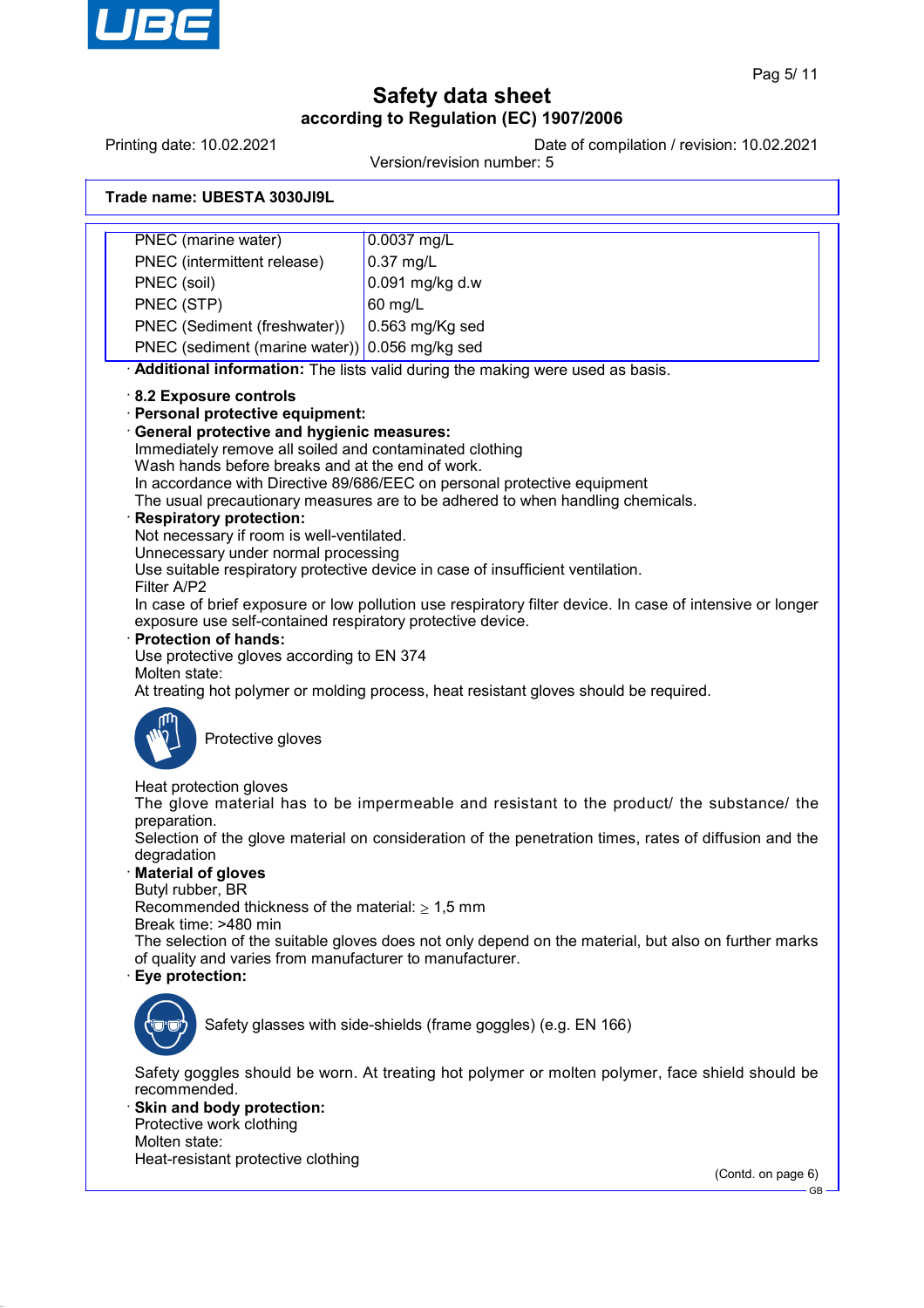

Printing date: 10.02.2021 Date of compilation / revision: 10.02.2021

Version/revision number: 5

**Trade name: UBESTA 3030JI9L**

#### · **Limitation and supervision of exposure into the environment** Prevent the material from spreading into the environment.

| <b>SECTION 9: Physical and chemical properties</b>                                                      |                                                                                                                         |
|---------------------------------------------------------------------------------------------------------|-------------------------------------------------------------------------------------------------------------------------|
| 9.1 Information on basic physical and chemical properties<br><b>General Information</b>                 |                                                                                                                         |
| · Appearance:<br>Form:<br>Colour:<br>· Odour:<br>Odour threshold:                                       | <b>Pellets</b><br><b>Black</b><br>Light<br>Not applicable                                                               |
| pH-value:                                                                                               | 7.5-8.5 (BBSA)<br>Not applicable because it is a solid mixture                                                          |
| Change in condition<br><b>Melting point/freezing point:</b><br>Initial boiling point and boiling range: | -30 $^{\circ}$ C (BBSA)<br>Not determined for mixture.<br>314 °C (a 1013 hPa (BBSA))                                    |
| · Flash point:                                                                                          | >200 °C (Closed cup (BBSA))                                                                                             |
| · Flammability (solid, gas):                                                                            | Product is not flammable<br><b>BBSA:</b><br>Product is not flammable.                                                   |
| · Ignition temperature                                                                                  | Not determined for mixture.                                                                                             |
| <b>Decomposition temperature:</b>                                                                       | Not determined for mixture.                                                                                             |
| · Auto-ignition temperature:                                                                            | Not determined for mixture.<br>BBSA:<br>No exam necessary because the flash point goes<br>above 200 °C.                 |
| <b>Explosive properties:</b>                                                                            | Product does not present an explosion hazard.                                                                           |
| <b>Explosion limits:</b><br>Lower:<br>Upper:<br><b>Oxidising properties</b>                             | Product does not present an explosion hazard.<br>Product does not present an explosion hazard.<br>Not oxidising. (BBSA) |
| Vapour pressure at 20 °C:                                                                               | 0.0397 mPa (BBSA)                                                                                                       |
| · Density:<br>Relative density at 20 °C                                                                 | $1.15$ g/cm <sup>3</sup> (BBSA)<br>Not determined for mixture.                                                          |
| <b>Vapour density</b><br><b>Evaporation rate</b>                                                        | Not applicable because it is a solid mixture<br>Not applicable because it is a solid mixture                            |
| · Solubility in / Miscibility with<br>water:                                                            | Not miscible or difficult to mix.                                                                                       |
| · Partition coefficient: n-octanol/water at 20 °C: 2.05 log POW (BBSA)                                  |                                                                                                                         |
| · Viscosity:<br>Dynamic at 20 °C:<br>Kinematic:                                                         | 180 mPas (BBSA)<br>Not applicable because it is a solid mixture<br>(Contd. on page 7)                                   |

GB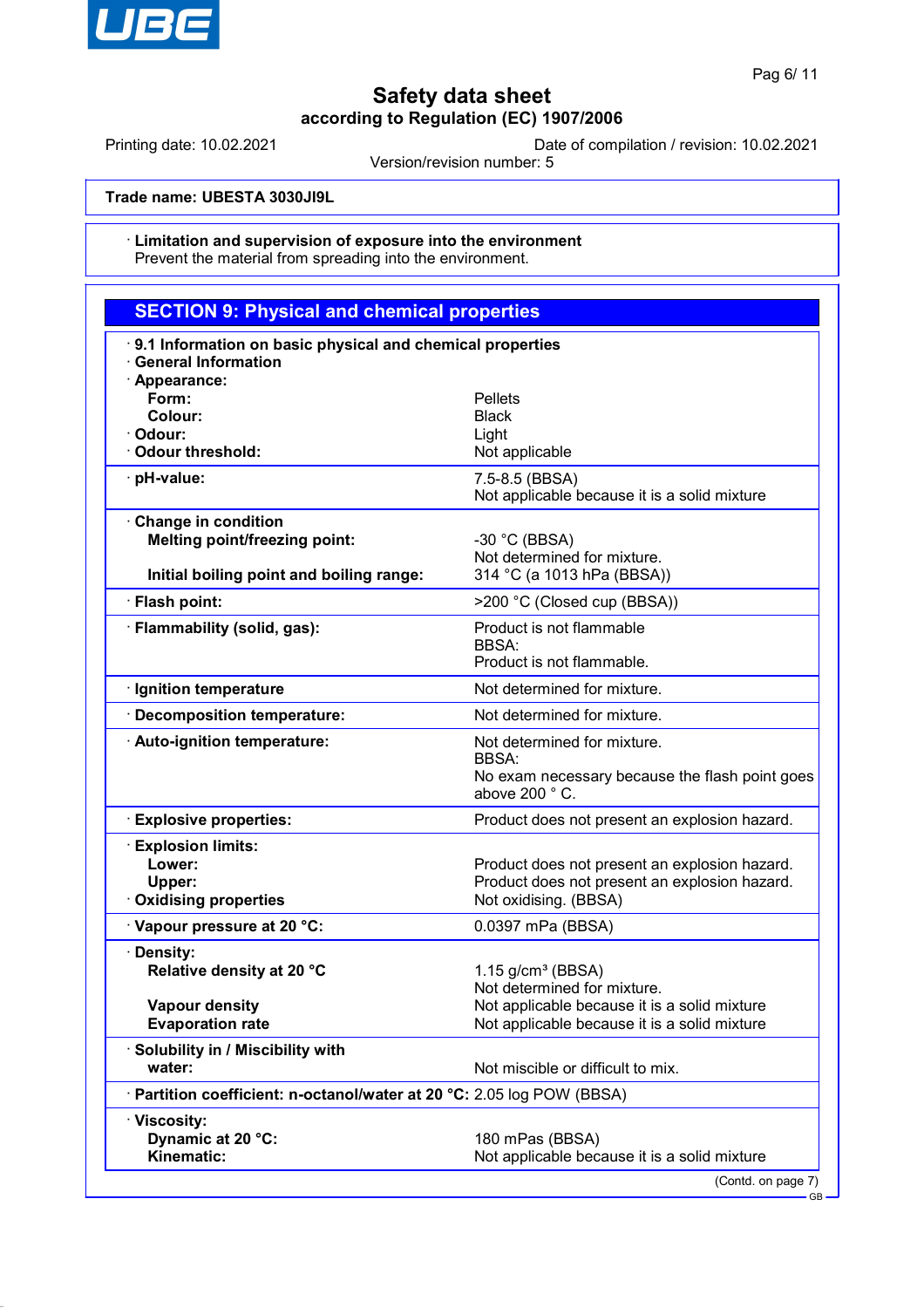

GB

# **Safety data sheet according to Regulation (EC) 1907/2006**

Printing date: 10.02.2021 Date of compilation / revision: 10.02.2021

Version/revision number: 5

**Trade name: UBESTA 3030JI9L**

• **9.2 Other information** No further relevant information available.<br>
Molecular mass **Notecular mass** (RBSA) 213.3 g/mol · **Molecular mass** (BBSA): 213,3 g/mol

## **SECTION 10: Stability and reactivity**

- · **10.1 Reactivity**
- As BBSA: Thermal decomposition can lead to the escape of irritating gases and vapours.
- · **10.2 Chemical stability** The product is stable if stored and handled as prescribed/indicated
- · **Thermal decomposition / conditions to be avoided:**
- Stable at environment temperature.
- No decomposition if used and stored according to specifications.
- · **10.3 Possibility of hazardous reactions** No dangerous reactions known.
- · **10.4 Conditions to avoid**

Avoid heat, flames, sparks and other sources of ignition.

- Avoid high temperature
- · **10.5 Incompatible materials:** Oxidizing agents, acids, bases and reactive agents.
- · **10.6 Hazardous decomposition products:** Carbon monoxide
- Carbon dioxide

Hydrogen cyanide (prussic acid)

Ammonia

· **Additional information:**

As BBSA: On burning: release of toxic and corrosive gases/vapours (sulphur oxides).

## **SECTION 11: Toxicological information**

· **11.1 Information on toxicological effects**

· **Acute toxicity** Based on available data, the classification criteria are not met.

|                   |                                  | LD/LC50 values relevant for classification:                       |                    |
|-------------------|----------------------------------|-------------------------------------------------------------------|--------------------|
|                   |                                  | 3622-84-2 N-butylbenzenesulphonamide (BBSA)                       |                    |
| Oral              | LD <sub>50</sub>                 | 2,070 mg/kg (rat)                                                 |                    |
| Dermal            | LD50                             | $>2,000$ mg/kg (rat)                                              |                    |
|                   |                                  | Inhalative LC50/4 h $>4.066$ mg/l (rat)                           |                    |
|                   | 108-31-6 maleic anhydride        |                                                                   |                    |
| Oral              | LD <sub>50</sub>                 | $1,090$ mg/kg (rat)                                               |                    |
| Dermal            | LD50                             | 2,620 mg/kg (rabbit)                                              |                    |
|                   |                                  | Inhalative   LC50/4 h   $>4.35$ mg/l (rat)                        |                    |
|                   | <b>Primary irritant effect:</b>  |                                                                   |                    |
|                   | <b>Skin corrosion/irritation</b> |                                                                   |                    |
| Mixture:          |                                  |                                                                   |                    |
| Components:       |                                  | Based on available data, the classification criteria are not met. |                    |
|                   |                                  | BBSA: Not classified with the available data.                     |                    |
| Maleic Anhydride: |                                  |                                                                   |                    |
| Species: rabbit   |                                  |                                                                   |                    |
| Result: corrosive |                                  |                                                                   |                    |
|                   |                                  | Serious eye damage/irritation                                     |                    |
| Mixture:          |                                  |                                                                   |                    |
|                   |                                  | Based on available data, the classification criteria are not met. |                    |
|                   |                                  |                                                                   | (Contd. on page 8) |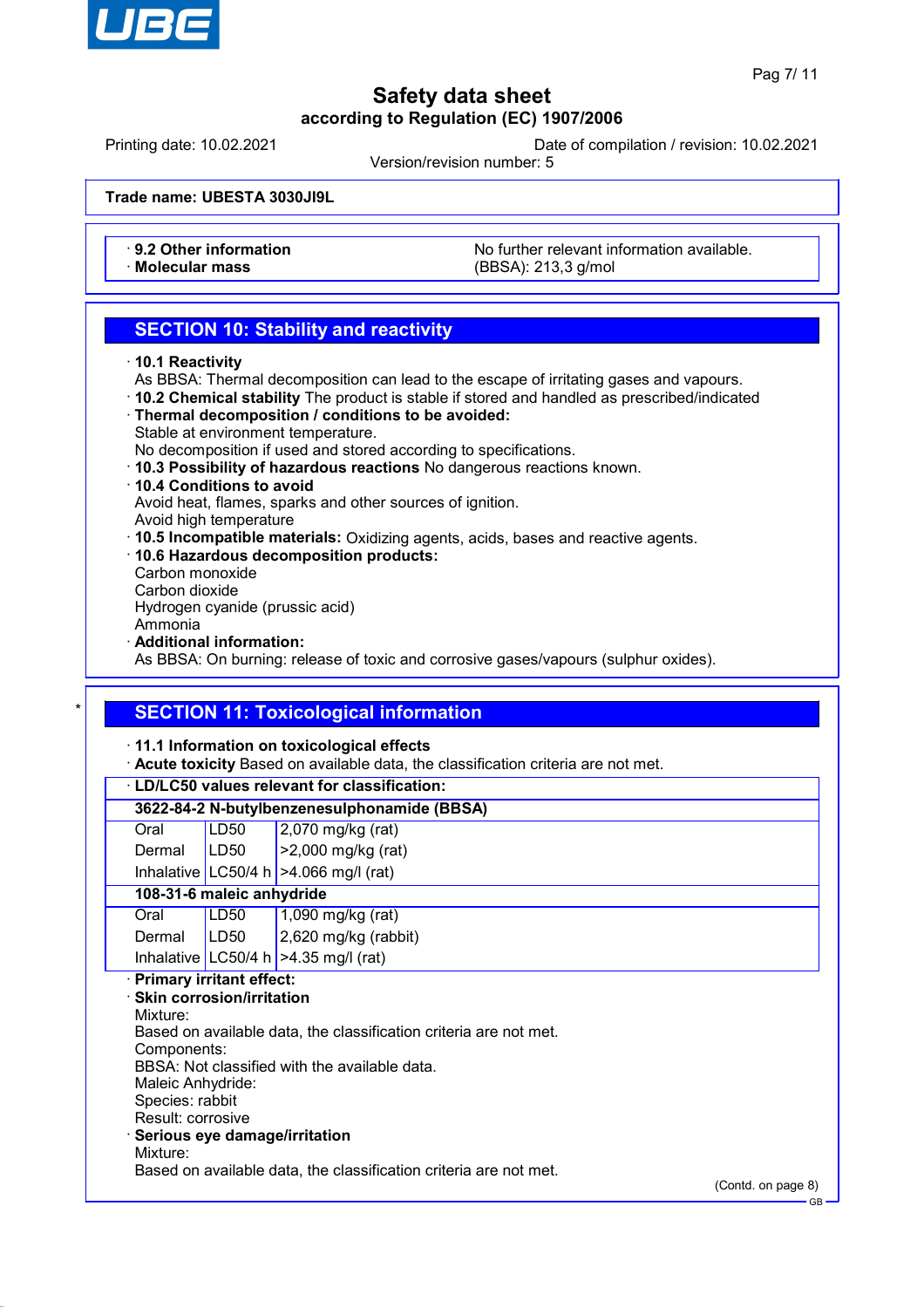

GB

# **Safety data sheet according to Regulation (EC) 1907/2006**

Printing date: 10.02.2021 Date of compilation / revision: 10.02.2021

Version/revision number: 5

|  | Trade name: UBESTA 3030JI9L |  |
|--|-----------------------------|--|
|  |                             |  |

Components: BBSA: Not classified with the available data. Maleic Anhydride: Species: rabbit Result: corrosive · **Respiratory or skin sensitisation**

- May cause an allergic skin reaction. · **Repeated dose toxicity**
- Components:
- Maleic Anhydride:
- Route of exposure: inhalation
- Target organs: respiratory system

Assessment: The substance is classified as specific target organ toxicant, repeated exposure, category 1.

## **3622-84-2 N-butylbenzenesulphonamide (BBSA)**

Oral NOEL 52 mg/kg (rat female) (90 dias)

- 52 mg/kg (rat male) (90 dias)
- Dermal NOAEL > 1,000 mg/kg bw/day (rat) (28 dias)

### · **CMR effects (carcinogenity, mutagenicity and toxicity for reproduction)**

- · **Germ cell mutagenicity** Based on available data, the classification criteria are not met.
- · **Carcinogenicity** Based on available data, the classification criteria are not met.
- · **Reproductive toxicity** Based on available data, the classification criteria are not met.
- · **STOT-single exposure** Based on available data, the classification criteria are not met.
- · **STOT-repeated exposure** Based on available data, the classification criteria are not met.
- · **Aspiration hazard** Based on available data, the classification criteria are not met.

## **SECTION 12: Ecological information**

| $\cdot$ 12.1 Toxicity<br>· Aquatic toxicity:<br>Mixture:<br>No further relevant information available.<br>Components:<br>BBSA:<br>Harmful to aquatic organisms with long lasting effects.                                                                                                                                               |                    |
|-----------------------------------------------------------------------------------------------------------------------------------------------------------------------------------------------------------------------------------------------------------------------------------------------------------------------------------------|--------------------|
| 3622-84-2 N-butylbenzenesulphonamide (BBSA)                                                                                                                                                                                                                                                                                             |                    |
| EC50(72h)<br>49 mg/L (Selenastrum capricornutum)                                                                                                                                                                                                                                                                                        |                    |
| LC50 (96 h) $ >38$ mg/l (Danio rerio)                                                                                                                                                                                                                                                                                                   |                    |
| EC50 (48 h) 56 mg/l (daphnia magna)                                                                                                                                                                                                                                                                                                     |                    |
| · 12.2 Persistence and degradability<br>Mixture:<br>No further relevant information available.<br>Components:<br><b>BBSA</b><br>Not easily biodegradable<br>Maleic Anhydride:<br>Easily biodegradable: 93%. After 11 days.<br>· 12.3 Bioaccumulative potential<br>Mixture:<br>No further relevant information available.<br>Components: |                    |
|                                                                                                                                                                                                                                                                                                                                         | (Contd. on page 9) |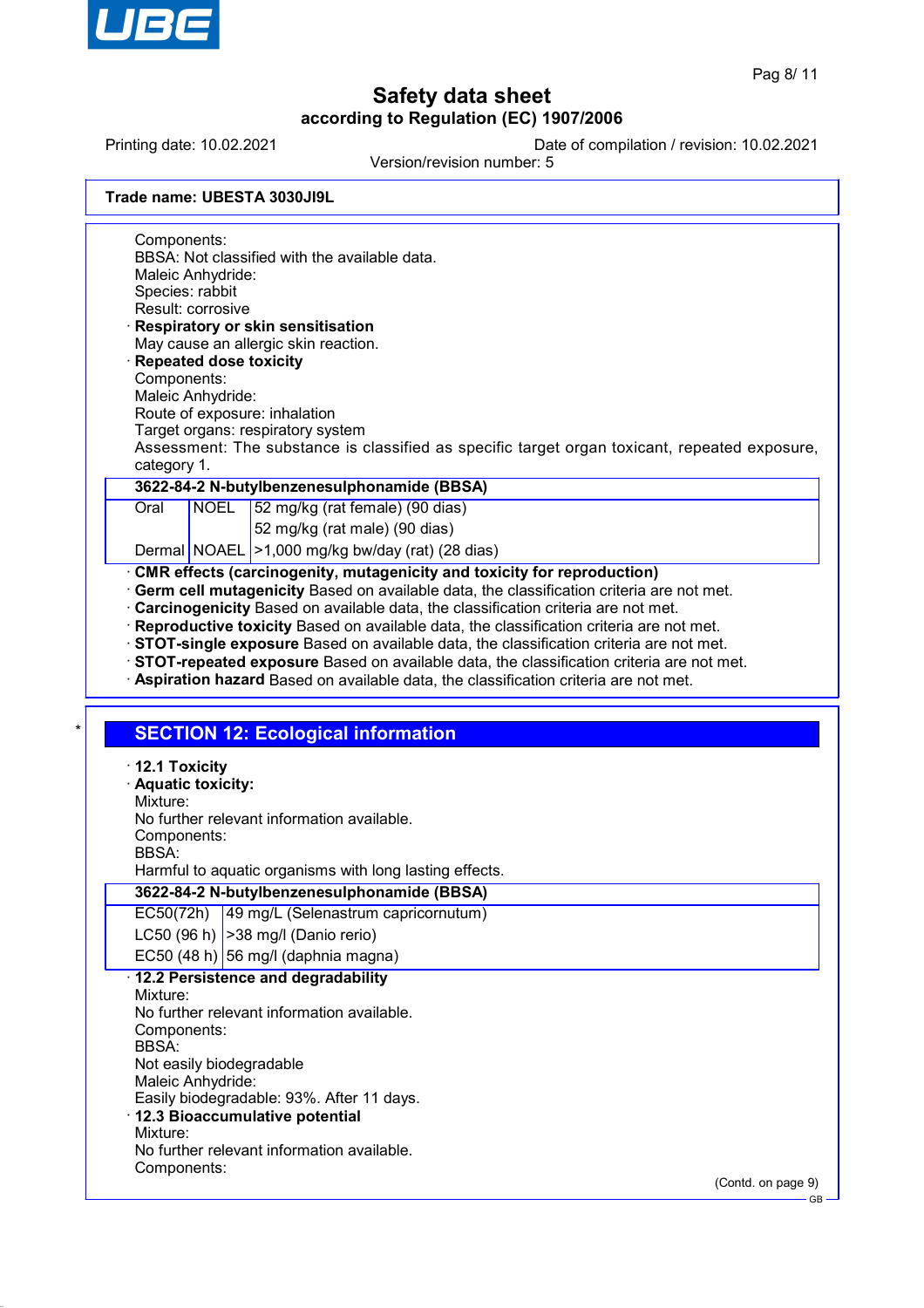

Printing date: 10.02.2021 Date of compilation / revision: 10.02.2021

Version/revision number: 5

**Trade name: UBESTA 3030JI9L**

BBSA: log Pow=2.01 (20-25ºC)

No indication of bio-accumulation potential

Maleic Anhydride:

Low potential based on the log Kow

log Pow:-2.61 (20 ºC)

· **12.4 Mobility in soil** No further relevant information available.

- · **12.5 Results of PBT and vPvB assessment**
- · **PBT:** Not applicable.
- · **vPvB:** Not applicable.

· **12.6 Other adverse effects** No further relevant information available.

## **SECTION 13: Disposal considerations**

## · **13.1 Waste treatment methods**

### · **Recommendation**

Chemical residues generally count as special waste

Must not be disposed together with household garbage. Do not allow product to reach sewage system.

Disposal must be made according to official regulations.

- · **Uncleaned packaging:**
- · **Recommendation:**

Packaging may contain residues of the product and should be treated accordingly. Disposal must be made according to official regulations.

| <b>SECTION 14: Transport information</b>                                   |                                  |  |
|----------------------------------------------------------------------------|----------------------------------|--|
| $\cdot$ 14.1 UN-Number<br>· ADR, IMDG, IATA                                | Not applicable                   |  |
| 14.2 UN proper shipping name<br>$\cdot$ ADR<br>· IMDG, IATA                | Not applicable<br>Not applicable |  |
| 14.3 Transport hazard class(es)                                            |                                  |  |
| · ADR, ADN, IMDG, IATA<br>· Class                                          | Not applicable                   |  |
| 14.4 Packing group<br>· ADR, IMDG, IATA                                    | Not applicable                   |  |
| 14.5 Environmental hazards:<br>· Marine pollutant:                         | No                               |  |
| 14.6 Special precautions for user                                          | Not applicable.                  |  |
| 14.7 Transport in bulk according to Annex II<br>of Marpol and the IBC Code | Not applicable.                  |  |
| · Transport/Additional information:                                        | Not classification assigned      |  |
| · UN "Model Regulation":                                                   | Not applicable                   |  |

(Contd. on page 10)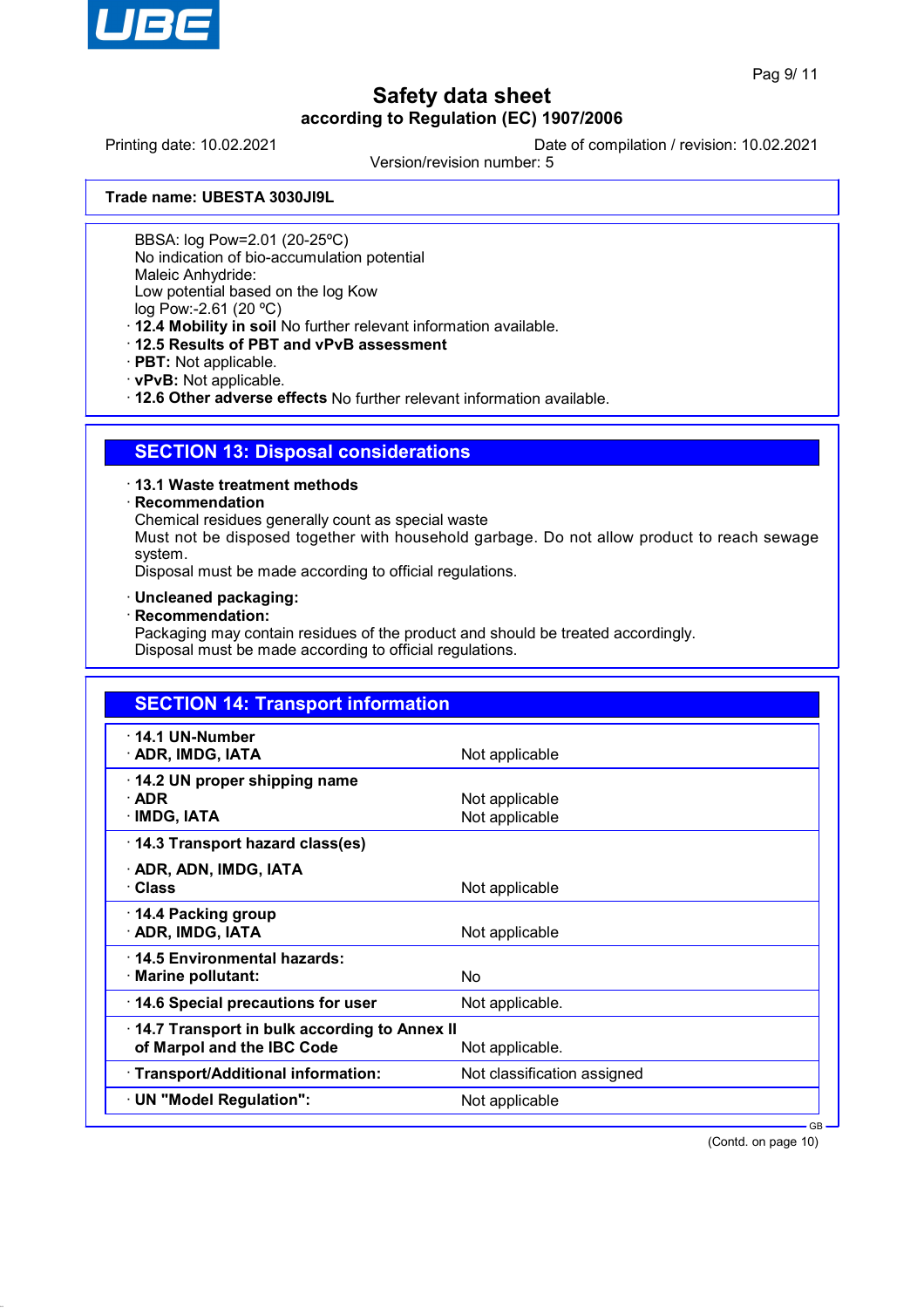

Printing date: 10.02.2021 Date of compilation / revision: 10.02.2021

Version/revision number: 5

**Trade name: UBESTA 3030JI9L**

## **SECTION 15: Regulatory information**

- · **15.1 Safety, health and environmental regulations/legislation specific for the substance or mixture**
- · **Directive 2012/18/EU**
- · **Named dangerous substances ANNEX I** None of the ingredients is listed.
- · **15.2 Chemical safety assessment:**

For the mixture:

A Chemical Safety Assessment has not been carried out.

## **SECTION 16: Other information**

This information is based on our present knowledge. However, this shall not constitute a guarantee for any specific product features and shall not establish a legally valid contractual relationship.

#### · **Relevant phrases**

- H302 Harmful if swallowed.
- H314 Causes severe skin burns and eye damage.
- H317 May cause an allergic skin reaction.
- H318 Causes serious eye damage.

H332 Harmful if inhaled.

- H334 May cause allergy or asthma symptoms or breathing difficulties if inhaled.
- H372 Causes damage to organs through prolonged or repeated exposure.
- H412 Harmful to aquatic life with long lasting effects.
- · **Training hints**

Specific training of workers to comply with the requirements specified in the Safety Data Sheet is required.

- · **Classification according to Regulation (EC) No 1272/2008**
- -Physico-chemical hazards: the classification of the mixture has been done based on tests.

-Health hazards: the classification of the mixture has been done based on information of ingredients.

-Environment hazards: the classification of the mixture has been done based on information of ingredients.

#### · **Department issuing SDS:** Product Liability group

- · **Contact:** Contact with business unit for any issue related to the safety data sheet
- · **Abbreviations and acronyms:**

ADR: Accord européen sur le transport des marchandises dangereuses par Route (European Agreement concerning the International Carriage of Dangerous Goods by Road)

IMDG: International Maritime Code for Dangerous Goods

- IATA: International Air Transport Association GHS: Globally Harmonised System of Classification and Labelling of Chemicals
- EINECS: European Inventory of Existing Commercial Chemical Substances
- ELINCS: European List of Notified Chemical Substances
- CAS: Chemical Abstracts Service (division of the American Chemical Society)
- DNEL: Derived No-Effect Level (REACH)
- PNEC: Predicted No-Effect Concentration (REACH)
- LC50: Lethal concentration, 50 percent
- LD50: Lethal dose, 50 percent
- PBT: Persistent, Bioaccumulative and Toxic
- vPvB: very Persistent and very Bioaccumulative
- Acute Tox. 4: Acute toxicity oral Category 4
- Skin Corr. 1B: Skin corrosion/irritation Category 1B
- Eye Dam. 1: Serious eye damage/eye irritation Category 1
- Resp. Sens. 1: Respiratory sensitisation Category 1
- Skin Sens. 1: Skin sensitisation Category 1 Skin Sens. 1A: Skin sensitisation - Category 1A
- 

STOT RE 1: Specific target organ toxicity (repeated exposure) – Category 1

Aquatic Chronic 3: Hazardous to the aquatic environment - long-term aquatic hazard – Category 3